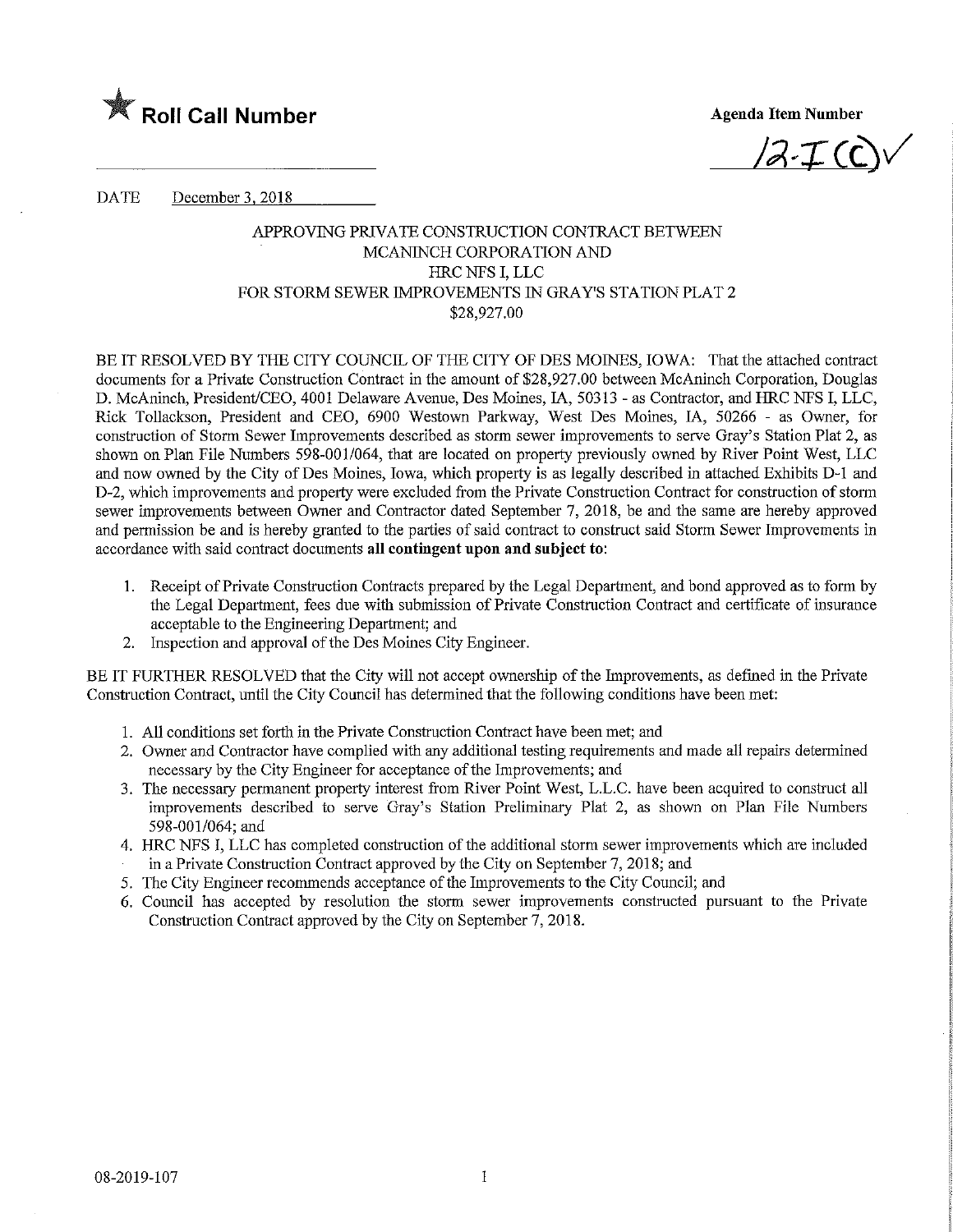# $\mathbb X$  Roll Call Number

Agenda Item Number

 $/2 - T(c)$ 

DATE December 3, 2018

Activity ID: 08-2019-107

Moved by to adopt.

FORM APPROVED:

Kathleen Vanderpool Deputy City Attorney

Funding Source: All project costs are to be paid by the Owner(s), HRC NFS I, LLC

| <b>COUNCIL ACTION</b> | <b>YEAS</b> | <b>NAYS</b> | <b>PASS</b> | <b>ABSENT</b>   |
|-----------------------|-------------|-------------|-------------|-----------------|
| <b>COWNIE</b>         |             |             |             |                 |
| <b>BOESEN</b>         |             |             |             |                 |
| <b>COLEMAN</b>        |             |             |             |                 |
| <b>GATTO</b>          |             |             |             |                 |
| <b>GRAY</b>           |             |             |             |                 |
| <b>MANDELBAUM</b>     |             |             |             |                 |
| WESTERGAARD           |             |             |             |                 |
| <b>TOTAL</b>          |             |             |             |                 |
| MOTION CARRIED        |             |             |             | <b>APPROVED</b> |
|                       |             |             |             |                 |
|                       |             |             |             |                 |
|                       |             |             |             | Mayor           |

I, Diane Rauh, City Clerk of said City Council, hereby certify that at a meeting of the City Council, held on the above date, among other proceedmgs the above was adopted.

IN WITNESS WHEREOF, I have hereunto set my hand and affixed my seal the day and year first above written.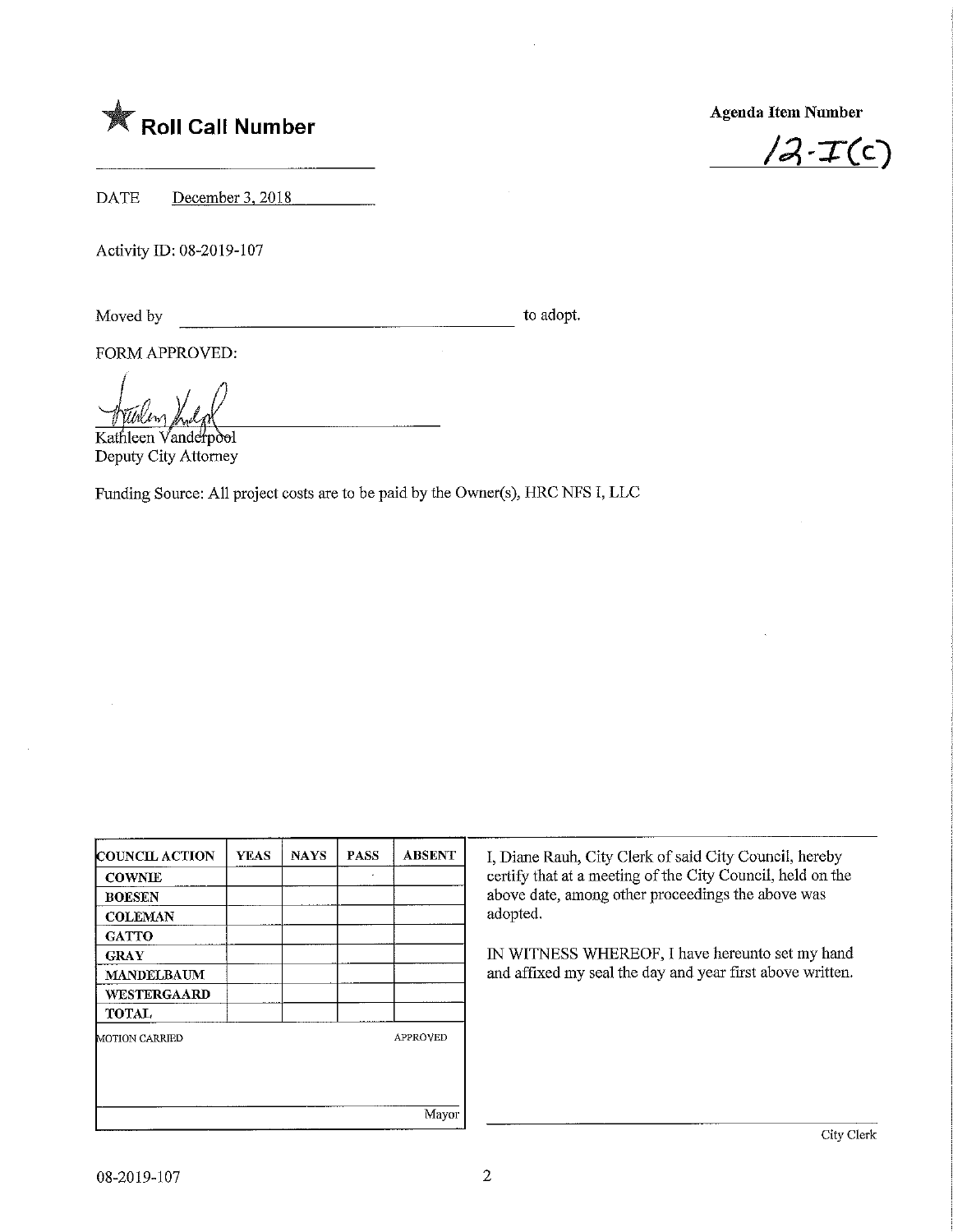EEDIX D-l<br>mler Genoot Dicht  $\sum_{i=1}^{N}$  of  $\sum_{i=1}^{N}$   $\sum_{i=1}^{N}$   $\sum_{i=1}^{N}$   $\sum_{i=1}^{N}$ 

 $\ddotsc$ 

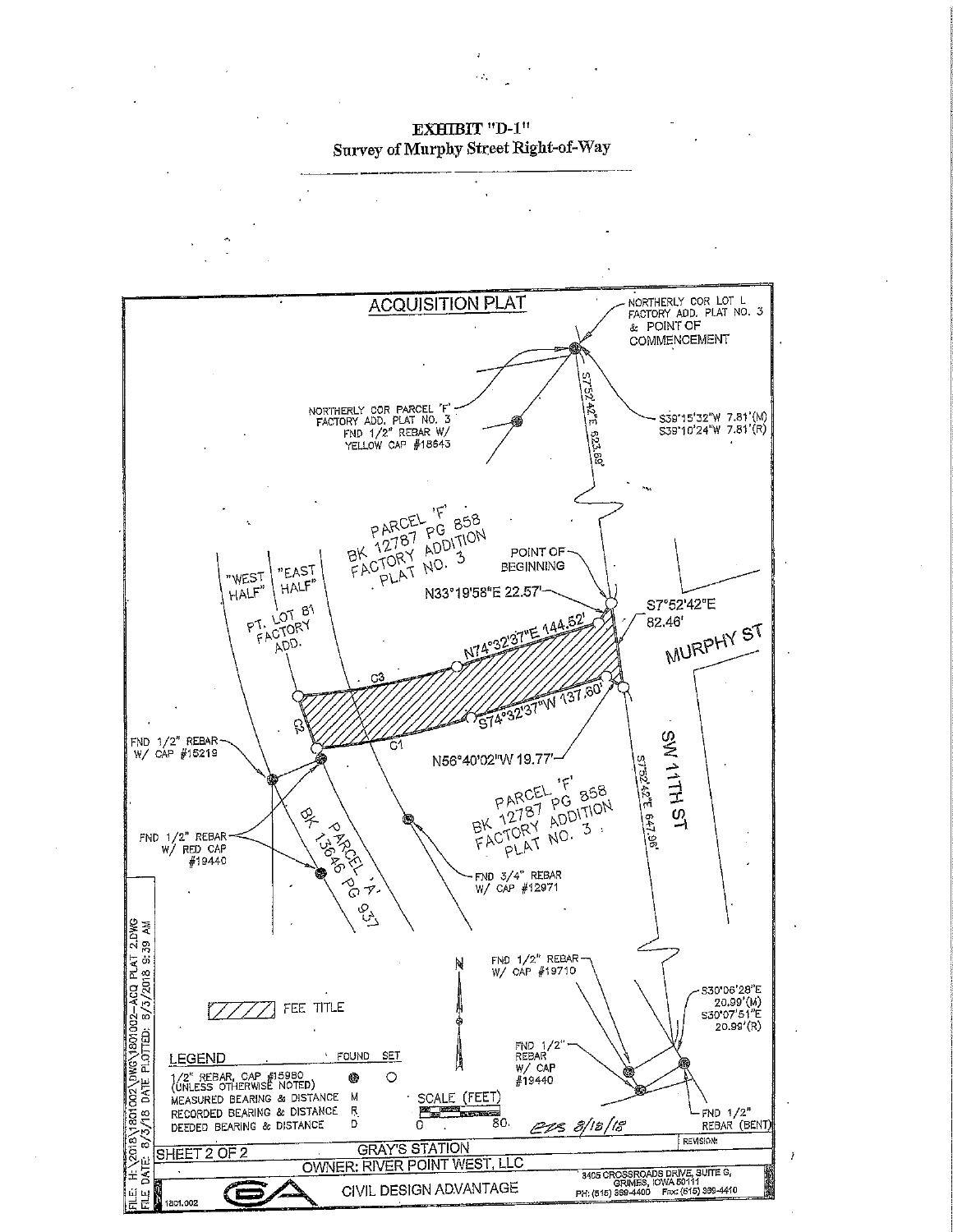| <b>INDEX LEGEND</b>                                       |                                                                                                                                                                             |                   |                     |               |                                              |                 |                   |                                       |                                                                                                         |                                                        |  |
|-----------------------------------------------------------|-----------------------------------------------------------------------------------------------------------------------------------------------------------------------------|-------------------|---------------------|---------------|----------------------------------------------|-----------------|-------------------|---------------------------------------|---------------------------------------------------------------------------------------------------------|--------------------------------------------------------|--|
| LOCATION:                                                 | PARCEL 'F', FACTORY ADD. PLAT NO. 3, PT.<br>LOT 81, FACTORY ADD., DES MOINES                                                                                                |                   |                     |               |                                              |                 |                   |                                       |                                                                                                         |                                                        |  |
|                                                           | REQUESTOR: CITY OF DES MOINES                                                                                                                                               |                   |                     |               |                                              |                 |                   |                                       |                                                                                                         |                                                        |  |
|                                                           | PROPRIETOR: RIVER POINT WEST LLC 233 PARK AVE STE<br>201 MINNEAPOLIS MN 55415-1112                                                                                          |                   |                     |               |                                              |                 |                   |                                       |                                                                                                         |                                                        |  |
| SURVEYOR:                                                 | MICHAEL A. BROONER                                                                                                                                                          |                   |                     |               |                                              |                 |                   |                                       |                                                                                                         |                                                        |  |
| <b>SURVEYOR</b>                                           | CIVIL DESIGN ADVANTAGE                                                                                                                                                      |                   |                     |               |                                              |                 |                   |                                       |                                                                                                         |                                                        |  |
| COMPANY:                                                  | RETURN TO: CIVIL DESIGN ADVANTAGE                                                                                                                                           |                   |                     |               |                                              |                 |                   |                                       |                                                                                                         |                                                        |  |
|                                                           | 3405 SE CROSSROADS DRIVE, SUITE G<br>GRIMES, IOWA 50111<br>PH: 515-369-4400                                                                                                 |                   |                     |               |                                              |                 |                   |                                       |                                                                                                         |                                                        |  |
|                                                           |                                                                                                                                                                             |                   |                     |               | <b>ACQUISITION PLAT</b>                      |                 |                   |                                       |                                                                                                         |                                                        |  |
|                                                           |                                                                                                                                                                             |                   |                     |               | OF PROPERTY BEING CONVEYED                   |                 |                   |                                       |                                                                                                         |                                                        |  |
|                                                           |                                                                                                                                                                             |                   |                     |               | TO THE CITY OF DES MOINES                    |                 |                   |                                       |                                                                                                         |                                                        |  |
|                                                           |                                                                                                                                                                             |                   |                     |               |                                              |                 |                   |                                       |                                                                                                         |                                                        |  |
|                                                           |                                                                                                                                                                             |                   |                     |               |                                              |                 |                   |                                       |                                                                                                         |                                                        |  |
|                                                           | AREA SUMMARY __                                                                                                                                                             |                   |                     |               | <b>TAX PARCEL</b>                            |                 |                   |                                       | FEBRUARY, 2018                                                                                          | DATE OF SURVEY                                         |  |
|                                                           | 0.3B ACRES (16,525 S.F.)                                                                                                                                                    |                   |                     |               | PT 020/01041-004-011<br>PT 020/01091-005-005 |                 |                   |                                       | <b>REVISED</b>                                                                                          |                                                        |  |
|                                                           |                                                                                                                                                                             |                   |                     |               |                                              |                 |                   |                                       | AUGUST, 2018                                                                                            |                                                        |  |
|                                                           | LEGAL DESCRIPTION<br>A PART OF PARCEL 'F' OF FACTORY ADDITION PLAT 3, AN OFFICIAL PLAT, AS SHOWN ON PLAT                                                                    |                   |                     |               |                                              |                 |                   |                                       |                                                                                                         |                                                        |  |
|                                                           | OF SURVEY RECORDED IN BOOK 12787, PAGE 858 AND A PART OF LOT 81, FACTORY ADDITION,<br>AN OFFICIAL PLAT, NOW INCLUDED IN AND FORMING A PART OF THE CITY OF DES MOINES, POLK  |                   |                     |               |                                              |                 |                   |                                       |                                                                                                         |                                                        |  |
|                                                           | COUNTY, IOWA AND MORE PARTICULARLY DESCRIBED AS FOLLOWS:                                                                                                                    |                   |                     |               |                                              |                 |                   |                                       |                                                                                                         |                                                        |  |
|                                                           | COMMENCING AT THE NORTHERLY CORNER OF LOT 'L', SAID FACTORY ADDITION PLAT NO. 3, AN                                                                                         |                   |                     |               |                                              |                 |                   |                                       |                                                                                                         |                                                        |  |
|                                                           | OFFICIAL PLAT; THENCE SOUTH 39 (DEGREES) 15 (MINUTES) 32" (SECONDS) WEST, 7.81 FEET TO<br>THE NORTHERLY CORNER OF SAID PARCEL 'F'; THENCE SOUTH 7'52'42" EAST ALONG THE     |                   |                     |               |                                              |                 |                   |                                       |                                                                                                         |                                                        |  |
|                                                           | EASTERLY LINE OF SAID PARCEL 'F', 623.69 FEET TO THE POINT OF BEGINNING; THENCE                                                                                             |                   |                     |               |                                              |                 |                   |                                       |                                                                                                         |                                                        |  |
|                                                           | CONTINUING SOUTH 07'52'42" EAST ALONG SAID EASTERLY LINE, 82.46 FEET; THENCE NORTH<br>56'40'02" WEST, 19.77 FEET; THENCE SOUTH 74'32'37" WEST, 137.60 FEET; THENCE WESTERLY |                   |                     |               |                                              |                 |                   |                                       |                                                                                                         |                                                        |  |
|                                                           | ALONG A CURVE CONCAVE NORTHERLY WHOSE RADIUS IS 776.00 FEET, WHOSE ARC LENGTH IS                                                                                            |                   |                     |               |                                              |                 |                   |                                       |                                                                                                         |                                                        |  |
|                                                           | 155.12 FEET AND WHOSE CHORD BEARS SOUTH 80'16'13" WEST, 154.86 FEET TO A POINT ON<br>THE WEST LINE OF THE "EAST HALF" OF SAID LOT 81; THENCE NORTHERLY ALONG SAID WEST      |                   |                     |               |                                              |                 |                   |                                       |                                                                                                         |                                                        |  |
|                                                           | LINE AND A CURVE CONCAVE EASTERLY WHOSE RADIUS IS 716.25 FEET, WHOSE ARC LENGTH IS<br>54.09 FEET AND WHOSE CHORD BEARS NORTH 19'22'17" WEST, 54.08 FEET; THENCE EASTERLY    |                   |                     |               |                                              |                 |                   |                                       |                                                                                                         |                                                        |  |
|                                                           | ALONG A CURVE CONCAVE NORTHERLY WHOSE RADIUS IS 724.00 FEET, WHOSE ARC LENGTH IS                                                                                            |                   |                     |               |                                              |                 |                   |                                       |                                                                                                         |                                                        |  |
|                                                           | 159.05 FEET AND WHOSE CHORD BEARS NORTH 80'50'14" EAST, 158.73 FEET; THENCE NORTH<br>74'32'37" EAST, 144.52 FEET; THENCE NORTH 33'19'58" EAST, 22.57 FEET TO THE POINT OF   |                   |                     |               |                                              |                 |                   |                                       |                                                                                                         |                                                        |  |
|                                                           | BEGINNING AND CONTAINING 0.38 ACRES (16,525 SQUARE FEET).                                                                                                                   |                   |                     |               |                                              |                 |                   |                                       |                                                                                                         |                                                        |  |
|                                                           |                                                                                                                                                                             |                   |                     |               |                                              |                 |                   |                                       |                                                                                                         |                                                        |  |
|                                                           |                                                                                                                                                                             | <b>CURVE DATA</b> |                     |               |                                              |                 |                   |                                       |                                                                                                         |                                                        |  |
|                                                           |                                                                                                                                                                             | <b>CURVE</b>      | DELTA               | <b>RADIUS</b> | LENGTH                                       |                 | <b>BEARING</b>    | CHORD                                 |                                                                                                         |                                                        |  |
|                                                           |                                                                                                                                                                             | C1                | 11'27'11" ' 776.00' |               | 155.12                                       |                 | S80'16'13"W       | 154.86'                               |                                                                                                         |                                                        |  |
| Ř                                                         |                                                                                                                                                                             |                   |                     |               | 54.09'                                       |                 | N19'22'17"W       | 54.08                                 |                                                                                                         |                                                        |  |
| 9:30                                                      |                                                                                                                                                                             | C2                | 419'36"             | 716.25'       |                                              |                 | N80'50'14"E       | 158.73                                |                                                                                                         |                                                        |  |
|                                                           |                                                                                                                                                                             | C3                | 12'35'14"           | 724.00'       | 159.05'                                      |                 |                   |                                       |                                                                                                         |                                                        |  |
| 8/3/2018                                                  |                                                                                                                                                                             |                   |                     |               |                                              | 3/3/ <i>1</i> 8 |                   |                                       |                                                                                                         | I HEREBY CERTIFY THAT THIS LAND SURVEYING DOCUMENT WAS |  |
|                                                           |                                                                                                                                                                             |                   |                     |               |                                              |                 |                   |                                       | PREPARED AND THE RELATED SURVEY WORK WAS PERFORMED<br>BY ME OR UNDER MY DIRECT PERSONAL SUPERVISION AND |                                                        |  |
|                                                           |                                                                                                                                                                             | ۴                 |                     |               |                                              |                 |                   | UNDER THE LAWS OF THE STATE OF IDWA.  | THAT I AM A DULY LICENSED PROFESSIONAL LAND SURVEYOR                                                    |                                                        |  |
| DATE PLOTTED:                                             |                                                                                                                                                                             |                   |                     |               | (ICHAEL)<br>BROONER                          |                 |                   |                                       |                                                                                                         | - 6018                                                 |  |
|                                                           |                                                                                                                                                                             |                   |                     |               |                                              |                 |                   | MICHAEL A. BROONER, P.L.S.            |                                                                                                         |                                                        |  |
|                                                           |                                                                                                                                                                             |                   |                     |               | IOWP                                         |                 |                   | PAGES OR SHEETS COVERED BY THIS SEAL: | MY LICENSE RENEWAL DATE IS DECEMBER 31, 2018                                                            |                                                        |  |
| /20/18                                                    |                                                                                                                                                                             |                   |                     |               |                                              |                 | <u>SHEETS 1-2</u> |                                       |                                                                                                         |                                                        |  |
| 2018\1801002\DWG\1801002-ACQ PLAT 2.DWG<br>$\mathfrak{S}$ | OF <sub>2</sub><br>SHEET 1                                                                                                                                                  |                   |                     |               | <b>GRAY'S STATION</b>                        |                 |                   |                                       |                                                                                                         | REVISION:                                              |  |
| DATE:<br>Ŧ                                                |                                                                                                                                                                             |                   |                     |               | OWNER: RIVER POINT WEST, LLC                 |                 |                   |                                       | 3405 GROSSROADS DRIVE, SUITE G.<br>GRIMES, IOWA 50111                                                   |                                                        |  |
| FILE<br>닢                                                 | 1801,002                                                                                                                                                                    |                   |                     |               | CIVIL DESIGN ADVANTAGE                       |                 |                   |                                       | PH: (515) 369-4400  Fax: (515) 369-4410                                                                 |                                                        |  |
|                                                           |                                                                                                                                                                             |                   |                     |               |                                              |                 |                   |                                       |                                                                                                         |                                                        |  |

 $\bar{\mathcal{A}}$ 

 $\sim$ 

 $\sim$ 

 $\sim$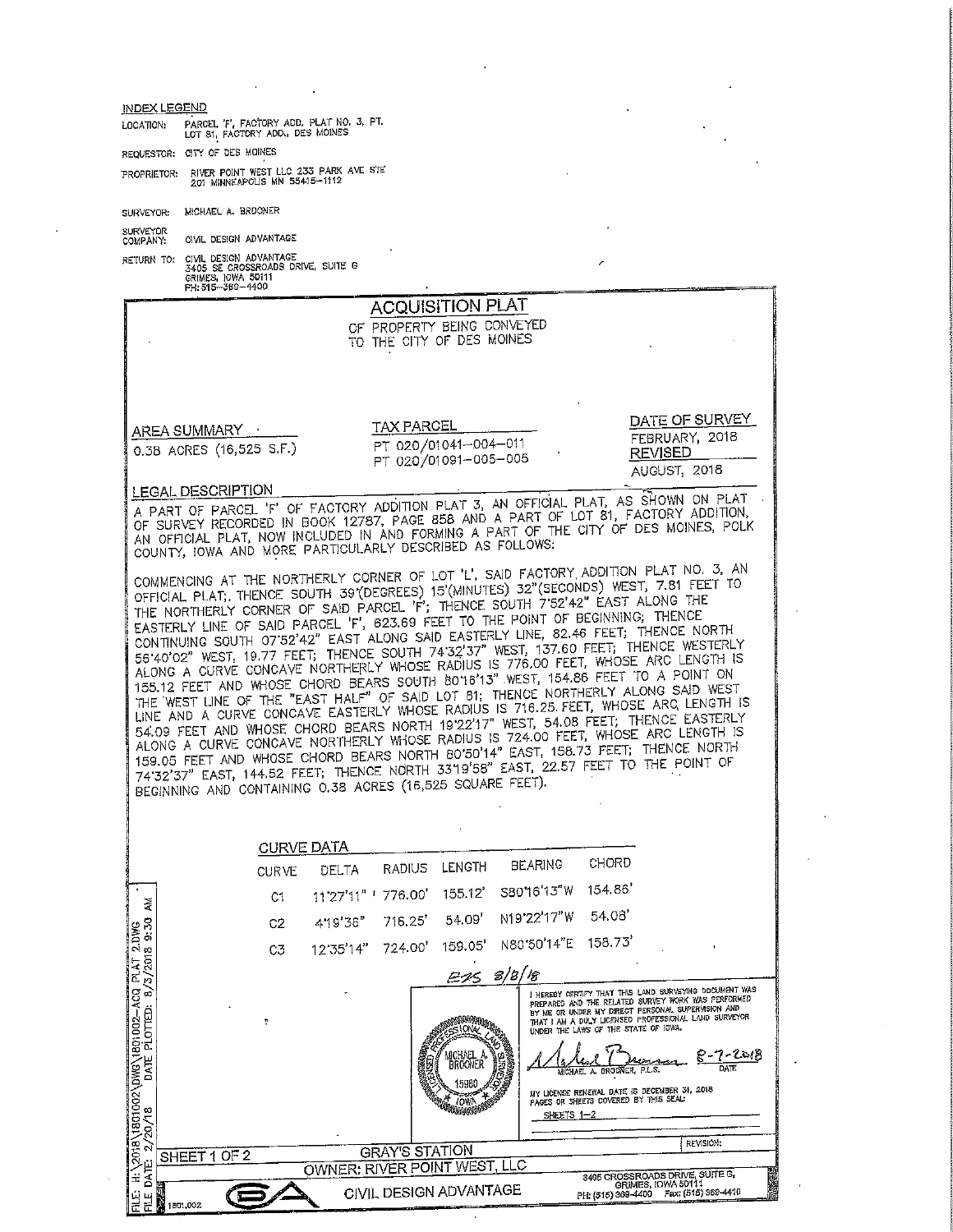EXHIBIT "D-2rt"<br>Ali: Shootad Titula  $S_{\text{S}}$  of  $\chi$  and  $\chi$  is seen the gas  $\chi$ -way

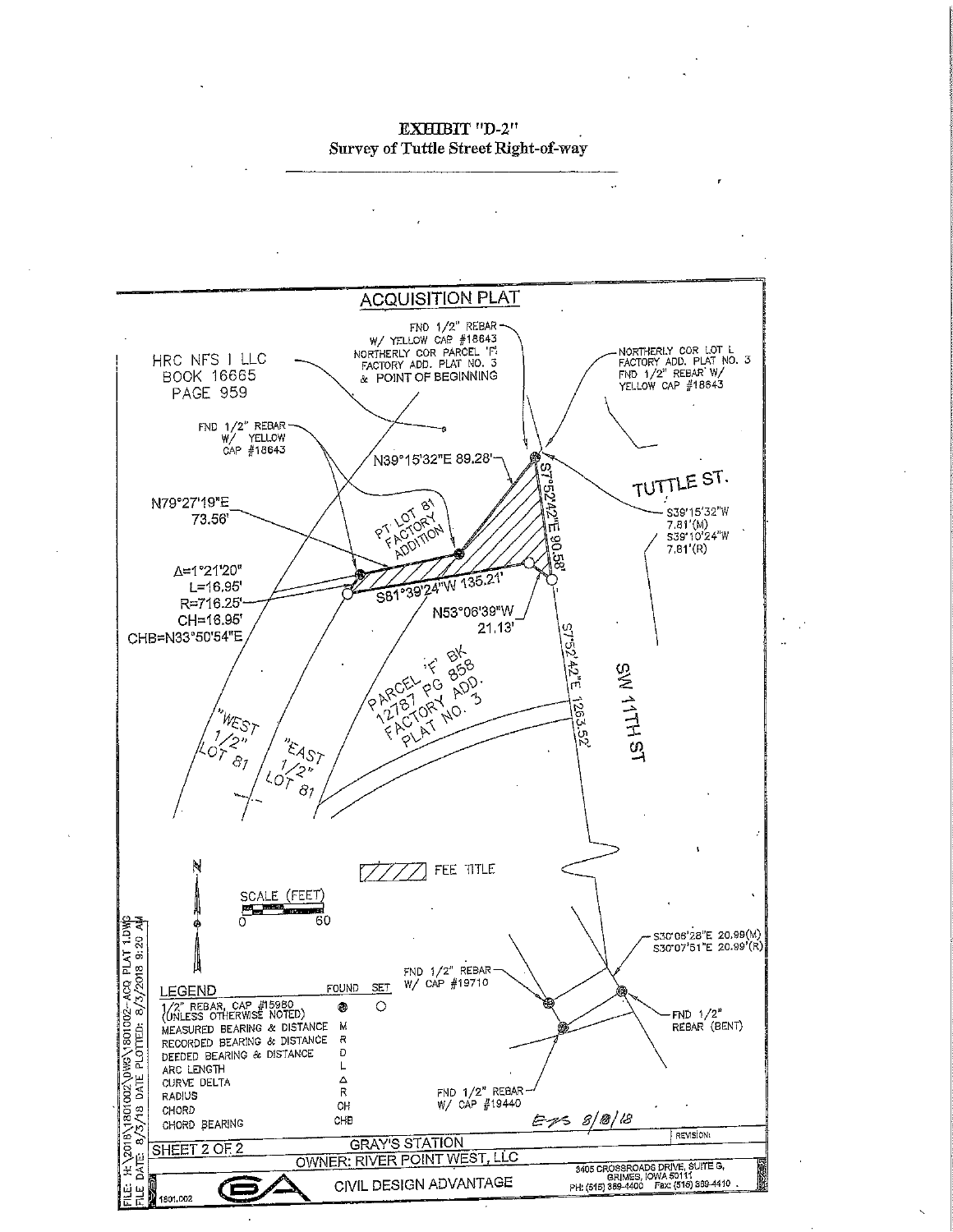| NDEX LEGEND                                                                                  |                                                                                                                                                                                                                                         |                                                                                                                                                                                                                                                                                                                                                                                                                                                                                                                                                                                                                                                                                   |
|----------------------------------------------------------------------------------------------|-----------------------------------------------------------------------------------------------------------------------------------------------------------------------------------------------------------------------------------------|-----------------------------------------------------------------------------------------------------------------------------------------------------------------------------------------------------------------------------------------------------------------------------------------------------------------------------------------------------------------------------------------------------------------------------------------------------------------------------------------------------------------------------------------------------------------------------------------------------------------------------------------------------------------------------------|
| PARCEL 'F', FACTORY ADD. PLAT NO. 3, LOT<br>81, FACTORY ADD., DES MOINES<br><b>NOITACO.</b>  |                                                                                                                                                                                                                                         |                                                                                                                                                                                                                                                                                                                                                                                                                                                                                                                                                                                                                                                                                   |
| REQUESTOR: CITY OF DES MOINES                                                                |                                                                                                                                                                                                                                         |                                                                                                                                                                                                                                                                                                                                                                                                                                                                                                                                                                                                                                                                                   |
| RIVER POINT WEST LLC 233 PARK AVE STE<br>PROPRIETOR:<br>201 MINNEAPOLIS MN 55415-1112        |                                                                                                                                                                                                                                         |                                                                                                                                                                                                                                                                                                                                                                                                                                                                                                                                                                                                                                                                                   |
| MICHAEL A. BROONER<br>JURVEYOR:                                                              |                                                                                                                                                                                                                                         |                                                                                                                                                                                                                                                                                                                                                                                                                                                                                                                                                                                                                                                                                   |
| <b>JURVEYOR</b><br>CIVIL DESIGN ADVANTAGE<br><b>COMPANY:</b>                                 |                                                                                                                                                                                                                                         |                                                                                                                                                                                                                                                                                                                                                                                                                                                                                                                                                                                                                                                                                   |
| RETURN TO: CIVIL DESIGN ADVANTAGE<br>3405 SE CROSSROADS DRIVE, SUITE G<br>GRIMES, IOWA 50111 |                                                                                                                                                                                                                                         |                                                                                                                                                                                                                                                                                                                                                                                                                                                                                                                                                                                                                                                                                   |
| PH: 515-369-4400                                                                             |                                                                                                                                                                                                                                         |                                                                                                                                                                                                                                                                                                                                                                                                                                                                                                                                                                                                                                                                                   |
|                                                                                              | <b>ACQUISITION PLAT</b>                                                                                                                                                                                                                 |                                                                                                                                                                                                                                                                                                                                                                                                                                                                                                                                                                                                                                                                                   |
|                                                                                              | OF PROPERTY BEING CONVEYED<br>TO CITY OF DES MOINES                                                                                                                                                                                     |                                                                                                                                                                                                                                                                                                                                                                                                                                                                                                                                                                                                                                                                                   |
|                                                                                              |                                                                                                                                                                                                                                         |                                                                                                                                                                                                                                                                                                                                                                                                                                                                                                                                                                                                                                                                                   |
|                                                                                              |                                                                                                                                                                                                                                         |                                                                                                                                                                                                                                                                                                                                                                                                                                                                                                                                                                                                                                                                                   |
|                                                                                              |                                                                                                                                                                                                                                         |                                                                                                                                                                                                                                                                                                                                                                                                                                                                                                                                                                                                                                                                                   |
| AREA SUMMARY                                                                                 | <b>TAX PARCEL</b>                                                                                                                                                                                                                       | DATE OF SURVEY<br>FEBRUARY, 2018                                                                                                                                                                                                                                                                                                                                                                                                                                                                                                                                                                                                                                                  |
| 0.10 ACRES (4,187 S.F.)                                                                      | PT 020/01041-004-011<br>PT 020/01091-005-005                                                                                                                                                                                            | <b>REVISED</b>                                                                                                                                                                                                                                                                                                                                                                                                                                                                                                                                                                                                                                                                    |
|                                                                                              |                                                                                                                                                                                                                                         | AUGUST, 2018                                                                                                                                                                                                                                                                                                                                                                                                                                                                                                                                                                                                                                                                      |
|                                                                                              |                                                                                                                                                                                                                                         |                                                                                                                                                                                                                                                                                                                                                                                                                                                                                                                                                                                                                                                                                   |
| LEGAL DESCRIPTION                                                                            |                                                                                                                                                                                                                                         | A PART OF PARCEL 'F' OF FACTORY ADDITION PLAT NO. 3, AN OFFICIAL PLAT, AS SHOWN                                                                                                                                                                                                                                                                                                                                                                                                                                                                                                                                                                                                   |
|                                                                                              | ON PLAT OF SURVEY RECORDED IN BOOK 12787 PAGE 858 AND A PART OF LOT 81,                                                                                                                                                                 |                                                                                                                                                                                                                                                                                                                                                                                                                                                                                                                                                                                                                                                                                   |
|                                                                                              | CITY OF DES MOINES, POLK COUNTY, IOWA, AND MORE PARTICULARLY DESCRIBED AS                                                                                                                                                               | FACTORY ADDITION, AN OFFICIAL PLAT, NOW INCLUDED IN AND FORMING A PART OF THE                                                                                                                                                                                                                                                                                                                                                                                                                                                                                                                                                                                                     |
| FEET).                                                                                       | FEET, WHOSE ARC LENGTH IS 16.95 FEET AND WHOSE CHORD BEARS NORTH 33'50'54"<br>SOUTH LINE, 73.56 FEET TO THE SOUTHEAST CORNER OF SAID CONVEYED PROPERTY;<br>89.28 FEET TO THE POINT OF BEGINNING AND CONTAINING 0.10 ACRES (4,187 SQUARE | BEGINNING AT THE NORTHERLY CORNER OF SAID PARCEL 'F'; THENCE SOUTH 07'(DEGREES)<br>52'(MINUTES) 42"(SECONDS) EAST ALONG THE EASTERLY LINE OF SAID PARCEL 'F', 90.58<br>FEET; THENCE NORTH 53°06'39" WEST, 21.13 FEET; THENCE SOUTH 81°39'24". WEST, 135.21<br>FEET TO THE WEST LINE OF THE "EAST HALF" OF SAID LOT 81; THENCE NORTHEASTERLY<br>ALONG SAID WEST LINE AND A CURVE CONCAVE SOUTHEASTERLY WHOSE RADIUS IS 716.25<br>EAST, 16.95 FEET TO THE SOUTH LINE OF THE PROPERTY CONVEYED BY THE ACQUISITION<br>PLAT RECORDED IN BOOK 13747, PAGE 831; THENCE NORTH 79'27'19" EAST ALONG SAID<br>THENCE NORTH 39"15'32" EAST ALONG THE EASTERLY LINE OF SAID CONVEYED PROPERTY, |
|                                                                                              |                                                                                                                                                                                                                                         |                                                                                                                                                                                                                                                                                                                                                                                                                                                                                                                                                                                                                                                                                   |
| ار                                                                                           |                                                                                                                                                                                                                                         |                                                                                                                                                                                                                                                                                                                                                                                                                                                                                                                                                                                                                                                                                   |
|                                                                                              |                                                                                                                                                                                                                                         |                                                                                                                                                                                                                                                                                                                                                                                                                                                                                                                                                                                                                                                                                   |
| 1.DWG<br>20 AM                                                                               |                                                                                                                                                                                                                                         |                                                                                                                                                                                                                                                                                                                                                                                                                                                                                                                                                                                                                                                                                   |
|                                                                                              |                                                                                                                                                                                                                                         | Ez> 8/8/18                                                                                                                                                                                                                                                                                                                                                                                                                                                                                                                                                                                                                                                                        |
| 3/18 DATE PLOTTED: 8/3/2018 9:20                                                             |                                                                                                                                                                                                                                         | I HEREBY CERTIFY THAT THIS LAND SURVEYING DOCUMENT WAS<br>PREPARED AND THE RELATED SURVEY WORK WAS PERFORMED<br>BY ME OR UNDER MY DIRECT PERSONAL SUPERVISION AND<br>THAT I AM A DULY LICENSED PROFESSIONAL LAND SURVEYOR<br>UNDER THE LAWS OF THE STATE OF JOWA.                                                                                                                                                                                                                                                                                                                                                                                                                 |
|                                                                                              | OONER                                                                                                                                                                                                                                   | UROONER, P.L.S.<br>MICHAEL A.                                                                                                                                                                                                                                                                                                                                                                                                                                                                                                                                                                                                                                                     |
|                                                                                              | <b>JOWA</b><br>PHO DODGES                                                                                                                                                                                                               | MY LICENSE RENEWAL DATE IS DECEMBER 31, 2018<br>PAGES OR SHEETS COVERED BY THIS SEAL!<br>SHEETS $1-2$                                                                                                                                                                                                                                                                                                                                                                                                                                                                                                                                                                             |
|                                                                                              |                                                                                                                                                                                                                                         |                                                                                                                                                                                                                                                                                                                                                                                                                                                                                                                                                                                                                                                                                   |
|                                                                                              |                                                                                                                                                                                                                                         |                                                                                                                                                                                                                                                                                                                                                                                                                                                                                                                                                                                                                                                                                   |
| ထဲ<br>SHEET 1 OF 2                                                                           | <b>GRAY'S STATION</b>                                                                                                                                                                                                                   | <b>REVISION:</b>                                                                                                                                                                                                                                                                                                                                                                                                                                                                                                                                                                                                                                                                  |
| H:\zor8\1801002\0WG\1801002-ACQ PLAT<br>ENE:<br>DATE:<br>.<br>FLE                            | OWNER: RIVER POINT WEST, LLC<br>CIVIL DESIGN ADVANTAGE                                                                                                                                                                                  | 3405 CROSSROADS DRIVE, SUITE G.<br>GRIMES, IOWA 50111<br>PH: (516) 369-4400    Fax: (515) 369-4410                                                                                                                                                                                                                                                                                                                                                                                                                                                                                                                                                                                |

 $\mathbb{Z}^2$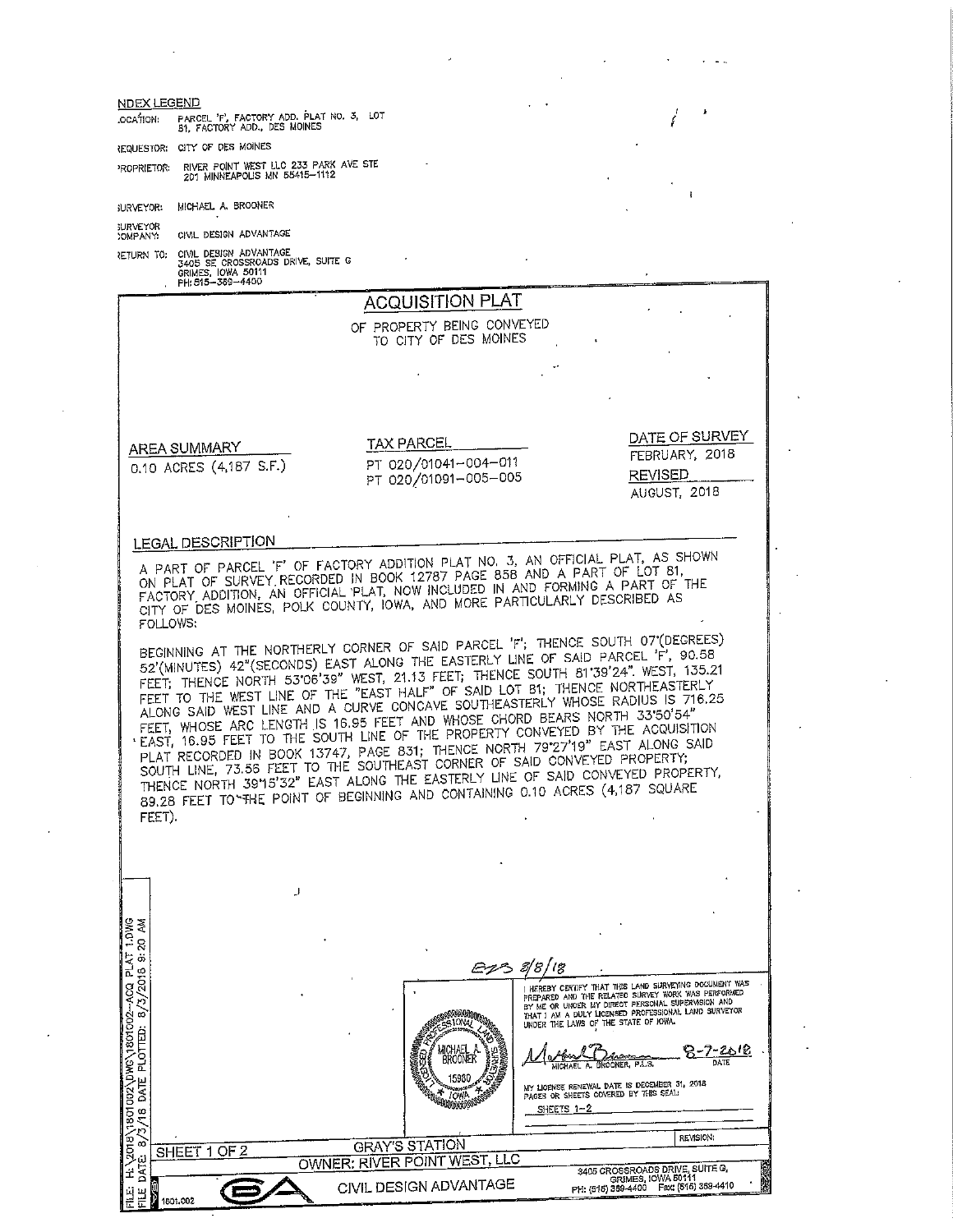## $/2$ - $\top$   $\leq$



## GRAY'S STATION PRELIMINARY PLAT 2

PAVING IMPOVEMENTS - 06-2019-107<br>SANITARY SEWER IMPROVEMENTS - 07-2019-108  $\text{SAVI}$ TARY SEWER IMPROVEMENTS - 07-2019-108  $\text{SIORM}$  SEWER IMPROVEMENTS - 09-2019-107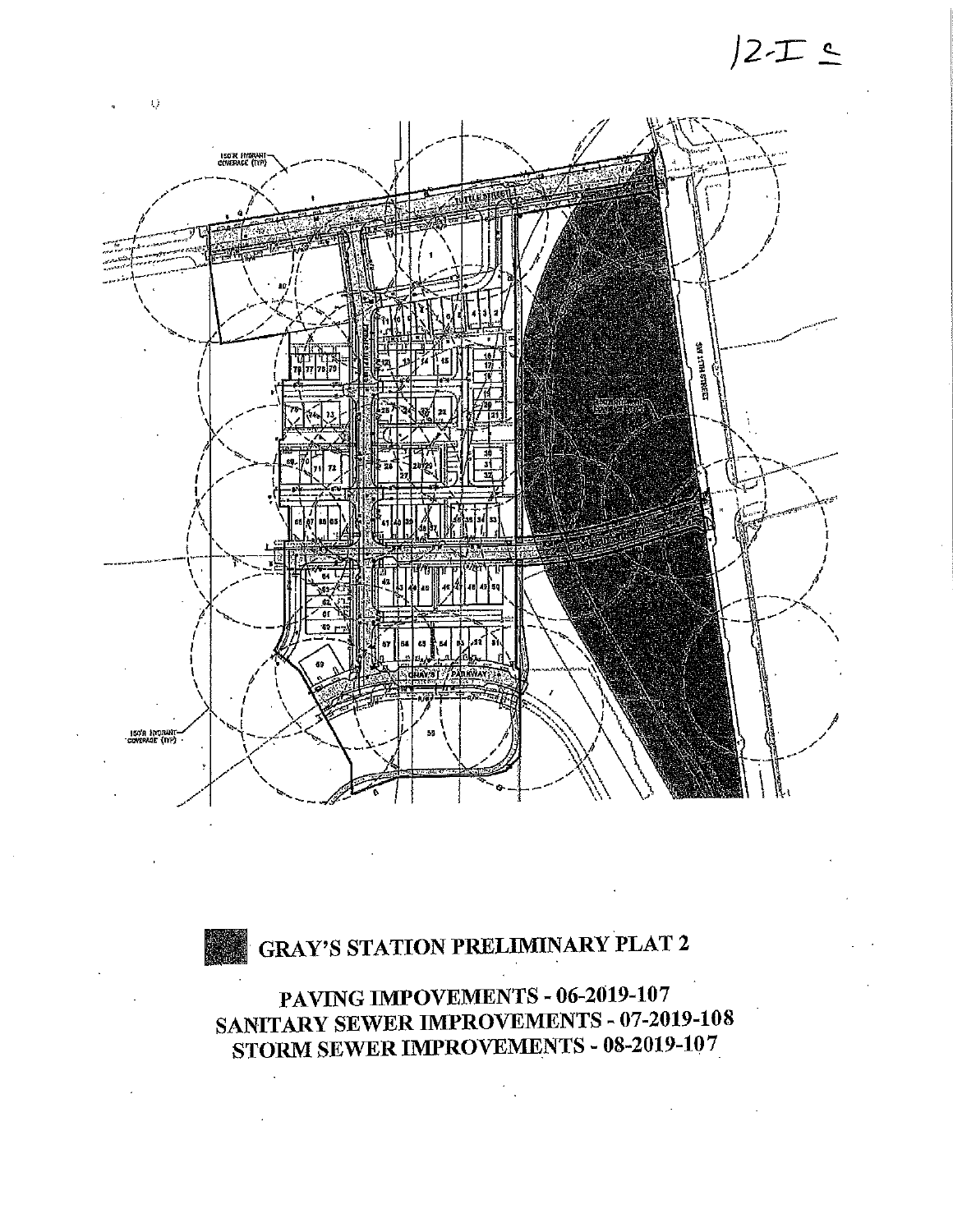$I$ Ten<br> $I$ 2-I  $CC$ 

annas<br>"Ly Stroot Dicht  $\sum_{i=1}^{n}$  of Murphy Street Right-of-Way

 $\sim 2\%$ 

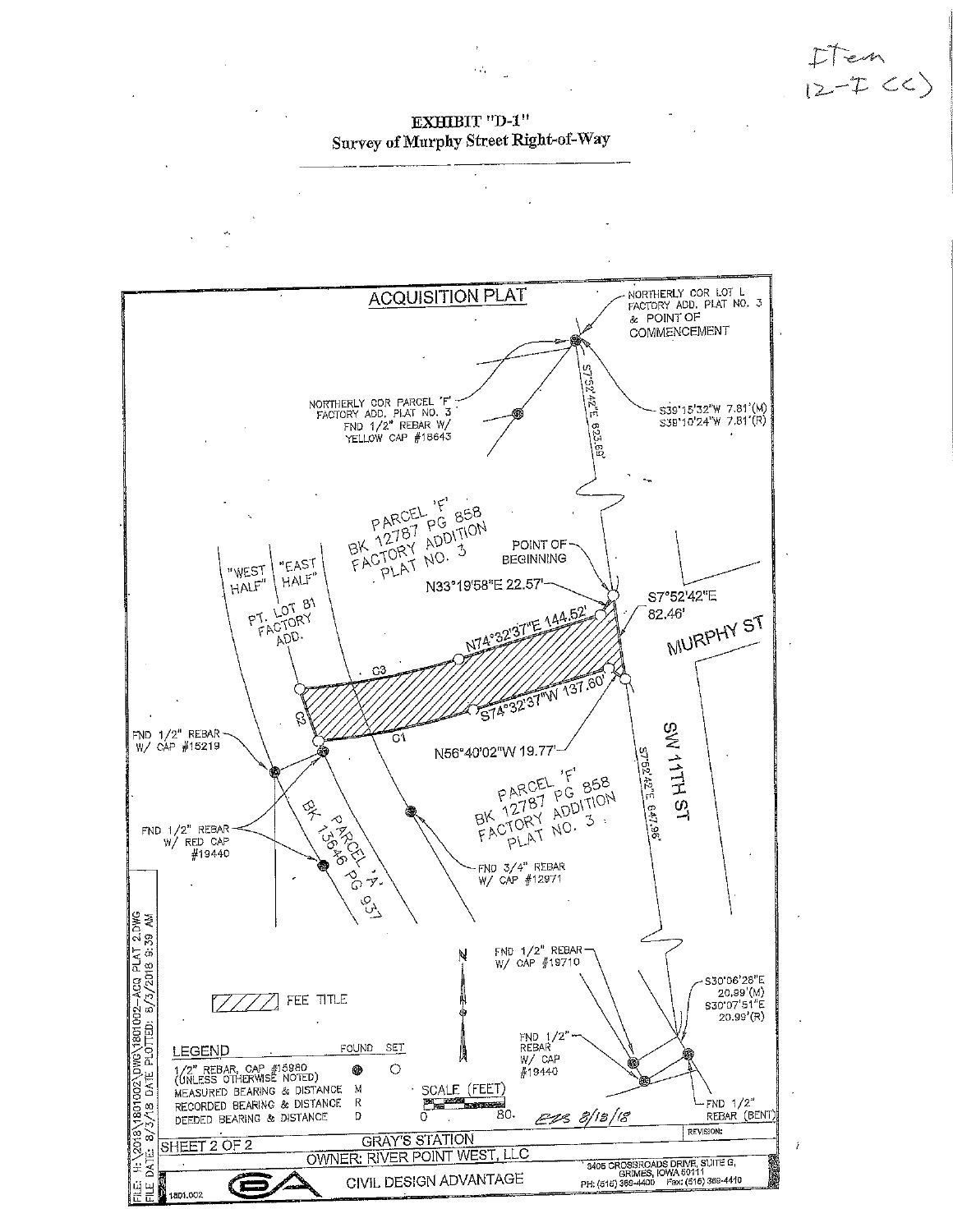INDEX LEGEND LOT 81, FACTORY ADD., DES MOINES

 $\sim$   $\epsilon$ 

 $\bar{\mathbf{r}}$ 

REQUESTOR: CITY OF DES MQINES BIETOR; RIVER MINNEAPOLIS MN 55415-1112

SURVEYOR: MICHAEL A. BROONER

SURVEYOR<br>COMPANY: CIVIL DESIGN ADVANTAGE COMPANY: CIVIL DESIGN ADVANTAGE

RETURN TO; CIVIL DES CROSSROADS DRIVE, SUITE G<br>GRIMES, IOWA 50111<br>DUI 515-389-4400

| GRIMES, JOMA OUT IT<br>PH: 515-369-4400                   |                                                                                                                                                                            |                                                                                                              |
|-----------------------------------------------------------|----------------------------------------------------------------------------------------------------------------------------------------------------------------------------|--------------------------------------------------------------------------------------------------------------|
|                                                           | <b>ACQUISITION PLAT</b>                                                                                                                                                    |                                                                                                              |
|                                                           | OF PROPERTY BEING CONVEYED                                                                                                                                                 |                                                                                                              |
|                                                           | TO THE CITY OF DES MOINES                                                                                                                                                  |                                                                                                              |
|                                                           |                                                                                                                                                                            |                                                                                                              |
|                                                           |                                                                                                                                                                            |                                                                                                              |
|                                                           |                                                                                                                                                                            |                                                                                                              |
|                                                           |                                                                                                                                                                            | DATE OF SURVEY                                                                                               |
| AREA SUMMARY ·                                            | <b>TAX PARCEL</b>                                                                                                                                                          | FEBRUARY, 2018                                                                                               |
| 0.38 ACRES (16,525 S.F.)                                  | PT 020/01041-004-011<br>PT 020/01091-005-005                                                                                                                               | <b>REVISED</b>                                                                                               |
|                                                           |                                                                                                                                                                            | AUGUST, 2018                                                                                                 |
| LEGAL DESCRIPTION                                         |                                                                                                                                                                            |                                                                                                              |
|                                                           | A PART OF PARCEL 'F' OF FACTORY ADDITION PLAT 3, AN OFFICIAL PLAT, AS SHOWN ON PLAT                                                                                        |                                                                                                              |
|                                                           | OF SURVEY RECORDED IN BOOK 12787, PAGE 858 AND A PART OF LOT 81, FACTORY ADDITION,<br>AN OFFICIAL PLAT, NOW INCLUDED IN AND FORMING A PART OF THE CITY OF DES MOINES, POLK |                                                                                                              |
| COUNTY, IOWA AND MORE PARTICULARLY DESCRIBED AS FOLLOWS:  |                                                                                                                                                                            |                                                                                                              |
|                                                           |                                                                                                                                                                            |                                                                                                              |
|                                                           | COMMENCING AT THE NORTHERLY CORNER OF LOT 'L', SAID FACTORY ADDITION PLAT NO. 3, AN                                                                                        |                                                                                                              |
|                                                           | OFFICIAL PLAT; THENCE SOUTH 39 (DEGREES) 15 (MINUTES) 32" (SECONDS) WEST, 7.81 FEET TO<br>THE NORTHERLY CORNER OF SAID PARCEL 'F'; THENCE SOUTH 7'52'42" EAST ALONG THE    |                                                                                                              |
|                                                           | EASTERLY LINE OF SAID PARCEL 'F', 623.69 FEET TO THE POINT OF BEGINNING; THENCE                                                                                            |                                                                                                              |
|                                                           | CONTINUING SOUTH 07'52'42" EAST ALONG SAID EASTERLY LINE, 82.46 FEET; THENCE NORTH                                                                                         |                                                                                                              |
|                                                           | 56'40'02" WEST, 19.77 FEET; THENCE SOUTH 74'32'37" WEST, 137.60 FEET; THENCE WESTERLY                                                                                      |                                                                                                              |
|                                                           | ALONG A CURVÉ CONCAVE NORTHERLY WHOSE RADIUS IS 776.00 FEET, WHOSE ARC LENGTH IS<br>155.12 FEET AND WHOSE CHORD BEARS SOUTH 8016'13" WEST, 154.86 FEET TO A POINT ON       |                                                                                                              |
|                                                           | THE WEST LINE OF THE "EAST HALF" OF SAID LOT 81; THENCE NORTHERLY ALONG SAID WEST                                                                                          |                                                                                                              |
|                                                           | LINE AND A CURVE CONCAVE EASTERLY WHOSE RADIUS IS 716.25. FEET, WHOSE ARC LENGTH IS                                                                                        |                                                                                                              |
|                                                           | 54.09 FEET AND WHOSE CHORD BEARS NORTH 19'22'17" WEST, 54.08 FEET, THENCE EASTERLY                                                                                         |                                                                                                              |
|                                                           | ALONG A CURVE CONCAVE NORTHERLY WHOSE RADIUS IS 724.00 FEET, WHOSE ARC LENGTH IS<br>159.05 FEET AND WHOSE CHORD BEARS NORTH 80'50'14" EAST, 158.73 FEET; THENCE NORTH      |                                                                                                              |
|                                                           | 74'32'37" EAST, 144,52 FEET; THENCE NORTH 33'19'58" EAST, 22.57 FEET TO THE POINT OF                                                                                       |                                                                                                              |
| BEGINNING AND CONTAINING 0.38 ACRES (16,525 SQUARE FEET). |                                                                                                                                                                            |                                                                                                              |
|                                                           |                                                                                                                                                                            |                                                                                                              |
|                                                           |                                                                                                                                                                            |                                                                                                              |
| <b>CURVE DATA</b>                                         |                                                                                                                                                                            |                                                                                                              |
| <b>DELTA</b>                                              | CHORD<br><b>HEARING</b><br>LENGTH<br><b>RADIUS</b>                                                                                                                         |                                                                                                              |
| <b>CURVE</b><br>C1                                        | 154.86<br>S80'16'13"W<br>$155.12^*$<br>11'27'11"   776.00'                                                                                                                 |                                                                                                              |
| ≹<br>$\frac{1000}{9.30}$<br>4'19'36"<br>C2                | 54.08<br>N19'22'17"W<br>54.09'<br>716.25'                                                                                                                                  |                                                                                                              |
| 12'35'14"<br>C <sub>3</sub>                               | 158.73'<br>N80'50'14"E<br>159.05<br>724.00'                                                                                                                                |                                                                                                              |
| AT 21<br>2018<br>IXT                                      | E15 8/8/18                                                                                                                                                                 |                                                                                                              |
| $\frac{5}{10}$                                            |                                                                                                                                                                            | I HEREBY CERTIFY THAT THIS LAND SURVEYING DOCUMENT WAS<br>PREPARED AND THE RELATED SURVEY WORK WAS PERFORMED |
|                                                           |                                                                                                                                                                            | BY ME OR UNDER MY DIRECT PERSONAL SUPERVISION AND<br>THAT I AM A DULY LICENSED PROFESSIONAL LAND SURVEYOR    |
| Ŷ                                                         | <b>ANDONARCHIA</b><br>UNDER THE LAWS OF THE STATE OF IOWA.<br>siawi                                                                                                        |                                                                                                              |
|                                                           | MICHAEL,                                                                                                                                                                   | $-7 - 201$                                                                                                   |
|                                                           | BROONER<br>MICHAEL A. BROOKER, P.L.S.                                                                                                                                      |                                                                                                              |
|                                                           | 15980<br>MY LICENSE RENEWAL DATE IS DECEMBER 31, 2018                                                                                                                      |                                                                                                              |
|                                                           | PAGES OR SHEETS COVERED BY THIS SEAL:<br>IOWA.<br><i><b>AMININAISEE</b></i>                                                                                                |                                                                                                              |
|                                                           | SHEETS 1-2                                                                                                                                                                 |                                                                                                              |
|                                                           |                                                                                                                                                                            | REVISION:                                                                                                    |
| OF <sub>2</sub><br>SHEET<br>1.                            | <b>GRAY'S STATION</b><br>OWNER: RIVER POINT WEST, LLC                                                                                                                      |                                                                                                              |
|                                                           |                                                                                                                                                                            | 3405 CROSSROADS DRIVE, SUITE G,<br>GRIMES, IOWA 50111                                                        |
| 빁<br>þ                                                    | CIVIL DESIGN ADVANTAGE                                                                                                                                                     |                                                                                                              |
| 1801,002                                                  |                                                                                                                                                                            |                                                                                                              |

 $\mathcal{L}$ 

 $\sim$  $\bar{\mathcal{A}}$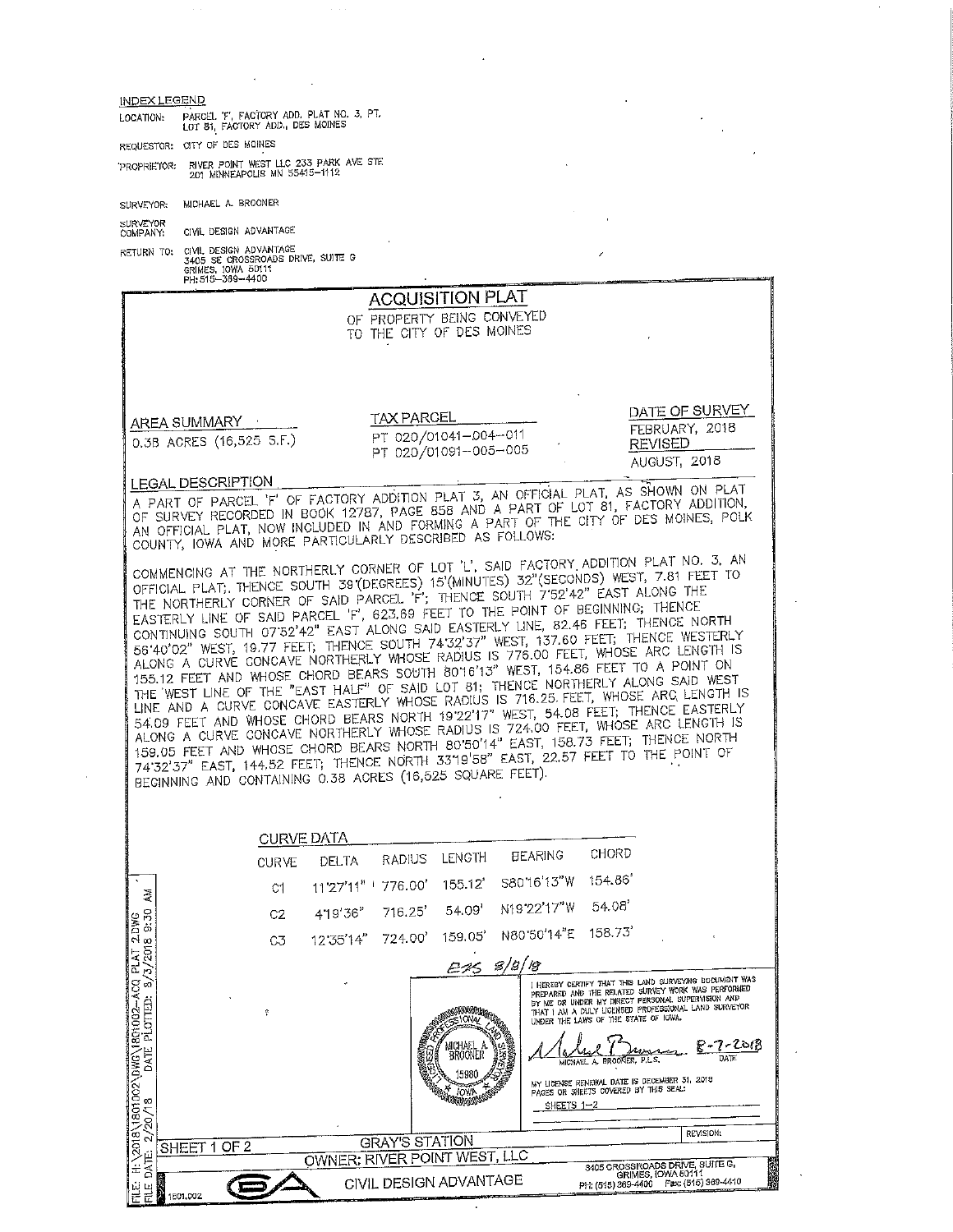EEEDILE SUFIN<br>Alternation (Alternational  $\frac{1}{\sqrt{2}}$  of the Survey right-of-way